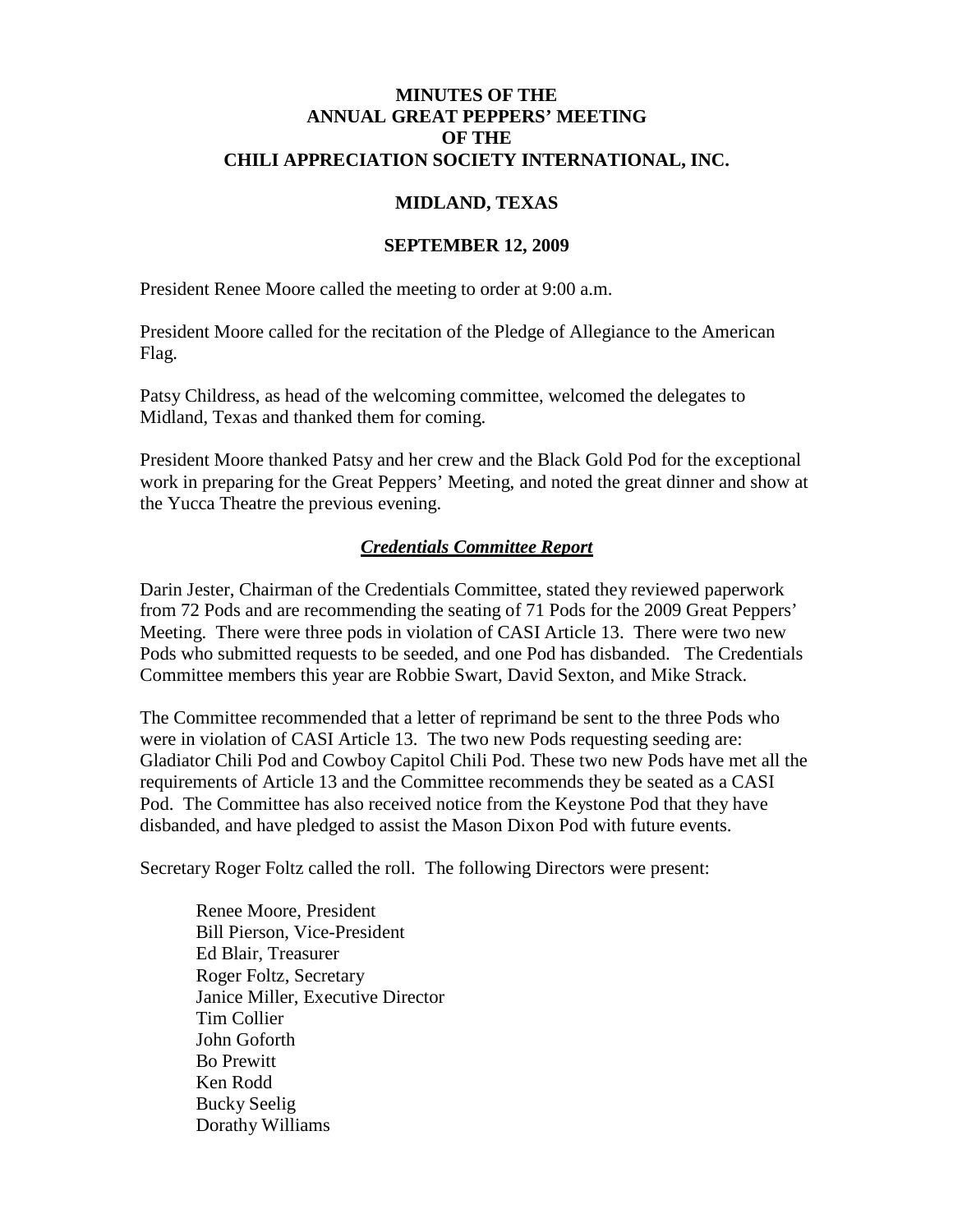Minutes of the Great Peppers' Meeting – September 12, 2009 Page 2 of 13 Pending Approval

Secretary Foltz called the roll for the Pods. 69 Pods were present. **(Addendum A)** A quorum was present

The following Pod was not in attendance:

## KEYSTONE STATE

A representative of Cowboy Capitol Pod was called to the front.

**MOTION** by Earl Gorhum, Piney Woods Pod, to accept the Cowboy Capitol Pod. The motion was seconded by Barbara Taylor, Desert Breeze Pod.

*Motion passed: Unanimous*

A representative of Gladiator Pod was called to the front.

**MOTION** by Patti Watkins, BELCH Pod, to accept the Gladiator Pod. The motion was seconded by Everett Crawford, Green Country Chili Pod.

*Motion passed: Unanimous*

## **Approval of Minutes of 2008 Great Peppers Meeting**

A copy of the Minutes of the Great Peppers Meeting held in Amarillo, Texas on September 6, 2008 was distributed to all.

**MOTION** by Darin Jester, Indiana Pepper Pod, to approve the minutes from the previous Great Peppers Meeting. The motion was seconded by Classic CASI Pod.

Ed Blair indicated there was a correction on page 14 of 15 that needed to be made. Under the heading 'Election of Directors' the years for the directors were listed incorrectly. The correct years are 2008 to 2009. With this correction:

*Motion passed: Unanimous*

### **President's Message**

When I took over as President last year, I knew I had some large shoes to fill of those who came before me, and I thank each of them for the job they did that paved the way.

Having recently read Jim Collins' bestseller "Good to Great", I came to realize that CASI is a good organization, but I know it can be a great organization and, likewise, we have good Pods that can become great Pods. How do we get there?

We need to think of CASI as a bus. The bus needs passengers. These are the CASI members; the driver is the Great Peppers and dispatchers are the Board of Directors.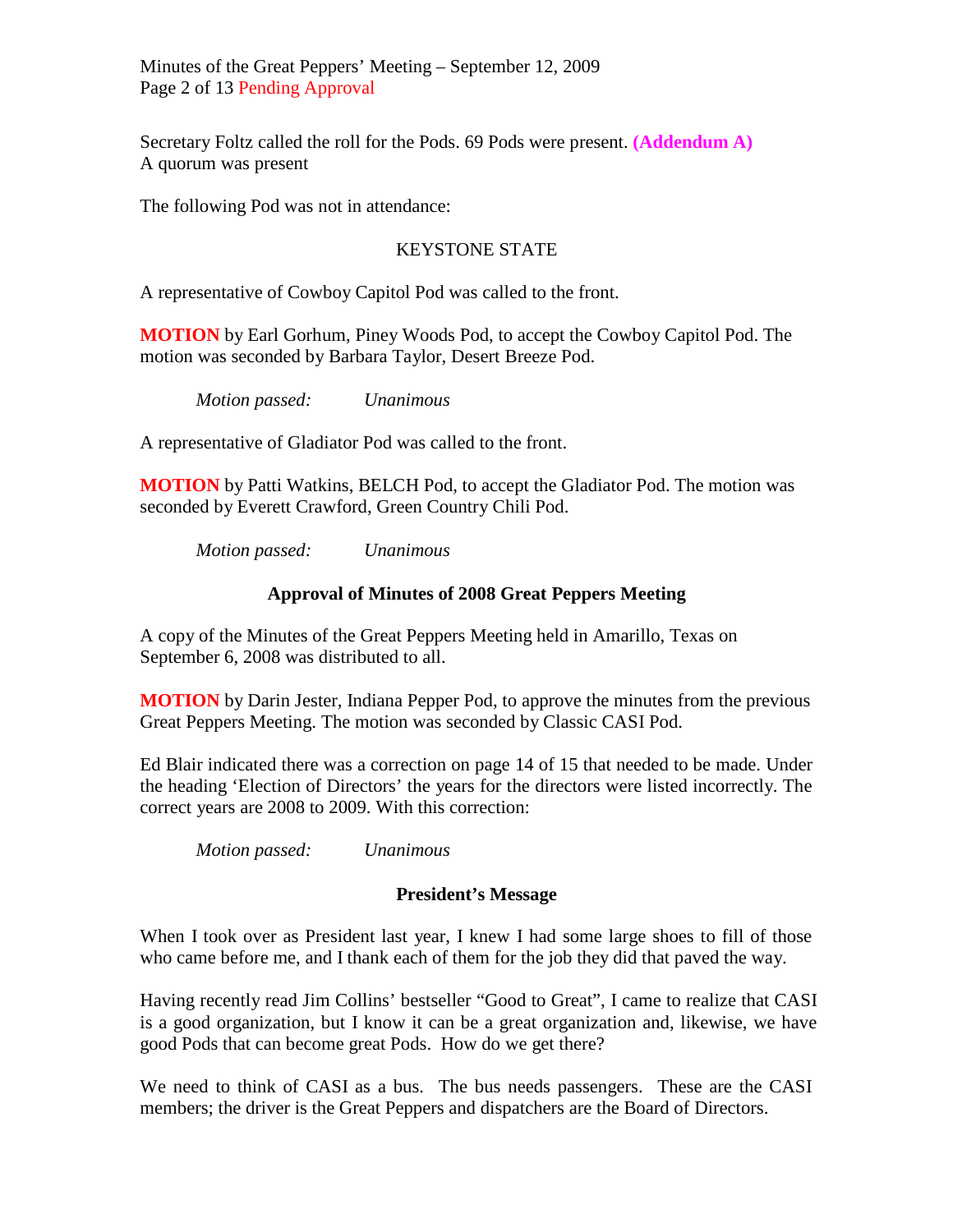Minutes of the Great Peppers' Meeting – September 12, 2009 Page 3 of 13 Pending Approval

The question then becomes "Where do we want to go?" If we don't know where we want to go, how will we know when we get there? As with any organization, there are detours and potholes along the way. We can navigate these hazards, if we come together and work as a team.

Don't ask the Board "why did" we do something - that's looking in the past. But question us as to "why don't" we do something to look toward the future. The Board can't come up with all the answers or solve all the problems. We can't give you the answers and solutions and then expect you to follow them.

We need to ask the right questions of you and the membership, and you, as Great Peppers, need to ask the right questions of your Pod membership. I've recently become aware of Pods that are struggling; attendance at meetings is low and it seems the same people are doing all the work. That's not to say that we don't have some very strong Pods out there, but we have to be cognizant of the problems that Pods experience. If we all don't provide the proper information and allow for input and accept change from time to time, we'll never grow. Information is the key to growth and growth is a key element in making a good organization great.

We don't need to assign blame but search for understanding and learning through a collaborative effort. Pointing fingers and assigning blame does no good and is detrimental to any organization. In the movie "Meet the Robinsons", there is a recurring theme. No matter the problem, the obstacle or setback, "Keep Moving Forward". We have all made mistakes in the past and possibly missed opportunities, but looking back is not an option if we want effective results.

I would like to personally thank Bucky Seelig and Ken Rodd for their service to CASI.

Ken is the only Director I know who was elected to the Board and not even present at the meeting when it occurred. When he became the Director of Krazy Flats in 2002, only bare services were provided in the area. Seven years later, we have a large concession building and patio area that are thriving and vendors have been added. We thank Ken for his vision and Yolie for sharing Ken with us.

When Bucky was elected to the Board in 2004 and we were determining who would take certain jobs, Bucky stepped up to the plate and agreed to become Editor of the *Terlingua Trails*, despite having no previous experience in this area. Additionally, he took over the beer concessions in the pavilion area. I think you all will agree that the newspaper has become a great resource for CASI news and information. What many of you may not know is that for the past two years, Bucky has taken the chosen poster submission and formatted it into the two posters that are produced. We thank Bucky for his contributions to the Board and Carolyn for sharing Bucky, as well as her "ice patrol" at TICC for the past few years.

I love CASI as I know you all do or you wouldn't be here today and want it to be the great organization it can be. My hope and dream is that through all of our efforts, CASI will continue to grow. This is your organization; serve on committees, communicate regularly with your members, share the Minutes of the Board and Great Peppers' Meetings, volunteer to work at TICC, ask "why don't" rather than "why did".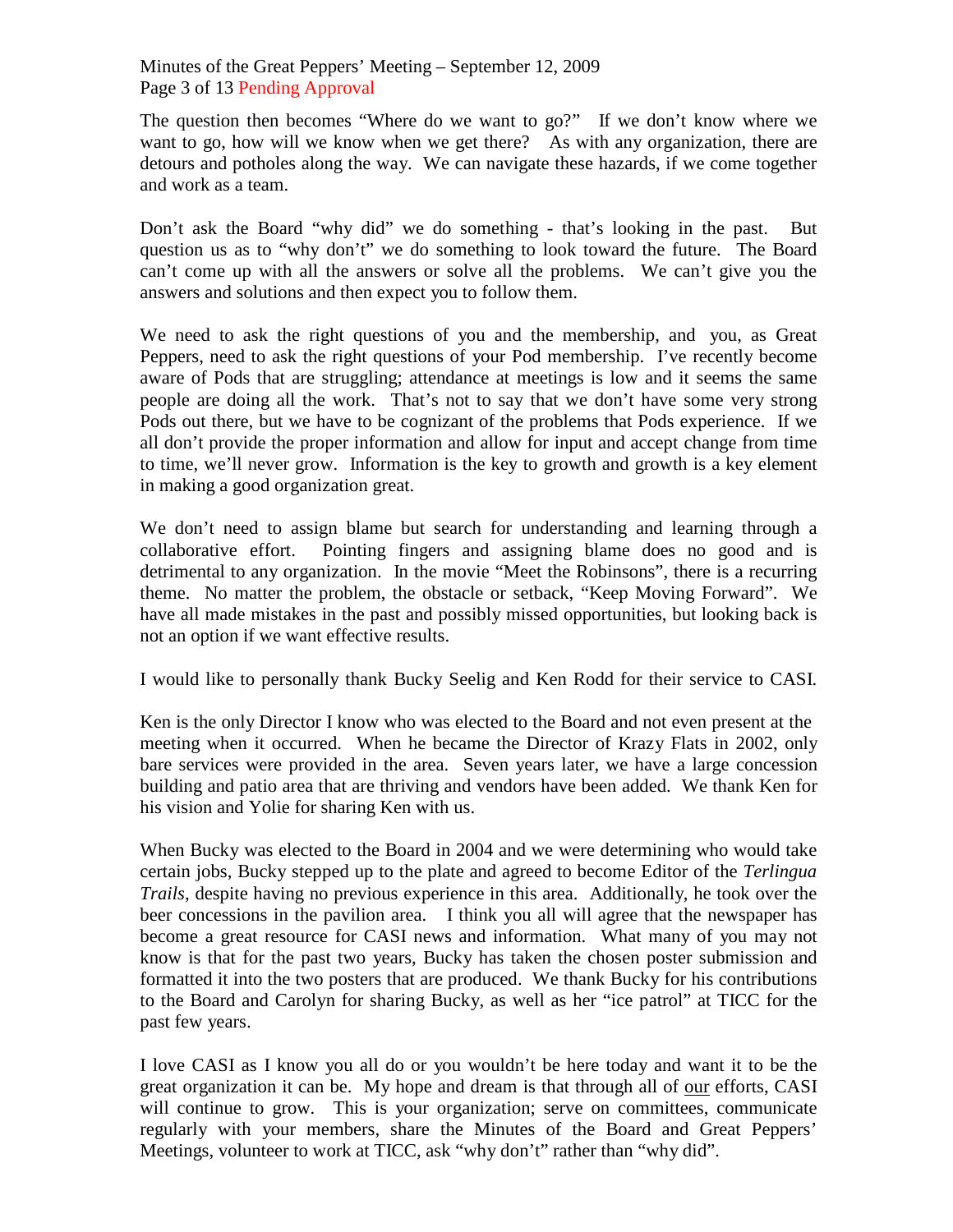Minutes of the Great Peppers' Meeting – September 12, 2009 Page 4 of 13 Pending Approval

Many of you do these things, but it will take all of us to make CASI great. CASI is worth the investment to ensure it is all it can and should be. Remember that the membership keeps CASI going, and while we may be Board members or Great Peppers, we are all members also.

President Moore explained that C.A.S.I., Inc. was a founding group of CASI, and now a memorial to those founding members would be permanently set in the Old 320 site. The memorial would be placed in Old 320 spaces 5, 6, 7, 8, 9 owned by Ray King, Pat I. King, and Eric York. Moore thanked Ray and Pat for making this happen.

### **TICC**

President Moore indicated people were needed to help with the preparation of the condiments for judging at TICC, and times for volunteers would be posted in Terlingua. She also indicated Donna Conrad has agreed to run the front gate again this year and was looking for volunteers to assist. Diane FitzHenry will replace the retiring Jim Luhn as Head Judge at TICC this year. Last year there were 319 cups of chili judged at TICC by 353 judges. The preliminary round had 160 judges at 32 tables, and the first round was completed by 12:30. Thank you to all who monitored, judged, scored and helped make this a streamlined process.

The SOTOL pod cookoff will again be on Tuesday.

Gate fees will remain \$30 for the week and \$10 for Saturday only. There will be a 50% discount for all with a military ID. We will have a Cadillac Auction this year to raise additional money for the Scholarship Fund.

The highway cleanup will again be on Thursday morning beginning at 8. Volunteers are needed for this valuable service to the county. Please meet Scott Johnson to help clean up the highway.

No traffic will be allowed in the cooks' area after 12:00 midnight each night.

President Moore asked that any extra chili be brought to Bill Pierson and the Chillini Pod in front of the pavilion area to be combined, and given to spectators and guests who would like to taste chili.

Mel FitzHenry, NOB Pod, asked that all chili being judged, that did not advance, also be given to the Chillini Pod for this purpose.

Toys and wrapping paper will be collected for the children, and can be given to Dorathy Williams at the concession stand.

There will be a Candlelight Vigil at the Memorial Board Thursday evening at 7:00pm. Moore asked for all to review the list of those included on the Memorial Board in their packet for corrections.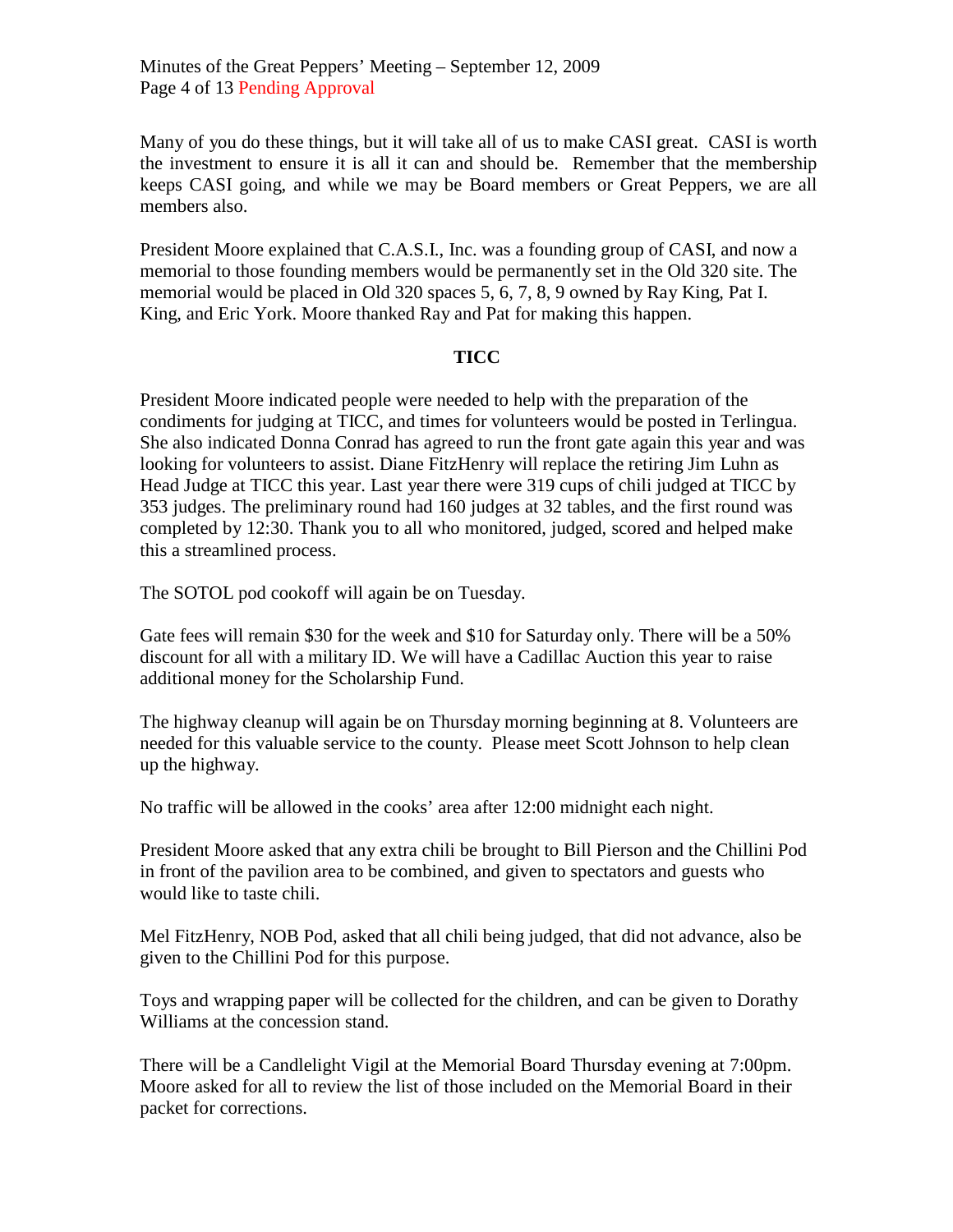Minutes of the Great Peppers' Meeting – September 12, 2009 Page 5 of 13 Pending Approval

Moore advised that in the Board meeting the previous day, the Board approved the Pioneer Award as suggested by Richard Knight. The President will appoint a committee to set the requirements for this award, and to review any nominations. It will be a prestigious award given to an individual, or group of individuals, for outstanding service to CASI in the past.

## **Sponsorship Report**

2009 has been a difficult year for our economy. Early in the year, it appeared we could lose some valuable sponsor support that has underwritten CASI's programs. Costs of the Terlingua International Chili Championship have steadily increased with fuel costs. With these things in mind, my goal this year was to try to maintain the status quo and make sure our corporate sponsors understand how grateful we are to be associated with them. At the beginning of the year, growth seemed illusive. However, I had not factored in the additional time that I would have to work on sponsorship, since stepping down from the CASI presidency. I am indeed very happy to report to the membership that we have retained at some level all our previous sponsors for the 2009-2010 year.

Additionally, we have been bolstered by new sponsors Greg Muhlbauer, David Manske, Kyle Adams, Kiowa Casino and West Pecan Farm (Harvey West). Tequila Rose by McCormick Distilling has stepped up to a Gold Sponsorship and is underwriting the barbecue competition. They are also adding to the list of goodies they will be distributing to the TICC participants. Glazers purchased former sponsor Permian Distributing and has moved up to the Gold level. They will be represented by Lone Star, Tecate and Coors Light beers. The new growth from these firms and individuals has overcome any setbacks to others. **This has been our greatest year**!!

There is one other significant item. With more free time this year, I decided to put together a little package. I have asked CASI sponsors and various other corporate members and supporters to put something on a special table for the TICC winner. The support has been tremendous. The winner might need a u-haul to take it all home. There are more items than I can mention and they are still coming in. I will have a complete accounting with stage announcements at TICC.

In closing, I hope you will review the report that follows. I hope you will thank each of these valuable sponsors that provide funding, products, and services that make us what we are. I know I can count on our members.

Meeting break at 10:15.

Meeting reconvened at 10:30.

Tim Collier indicated that in an effort to bolster sales at the gate, CASI was introducing a BBQ contest this year. Collier indicated no BBQ pits would be allowed in the cooks' area or the Old 320 area; any chili cooks that wanted to participate in the BBQ competition would have a place, outside the normal cooks' area, set aside for them to have their pits. Jim Ezell has gotten Tequila Rose by McCormick Distilling to be the sponsor, putting up \$5,000 prize money.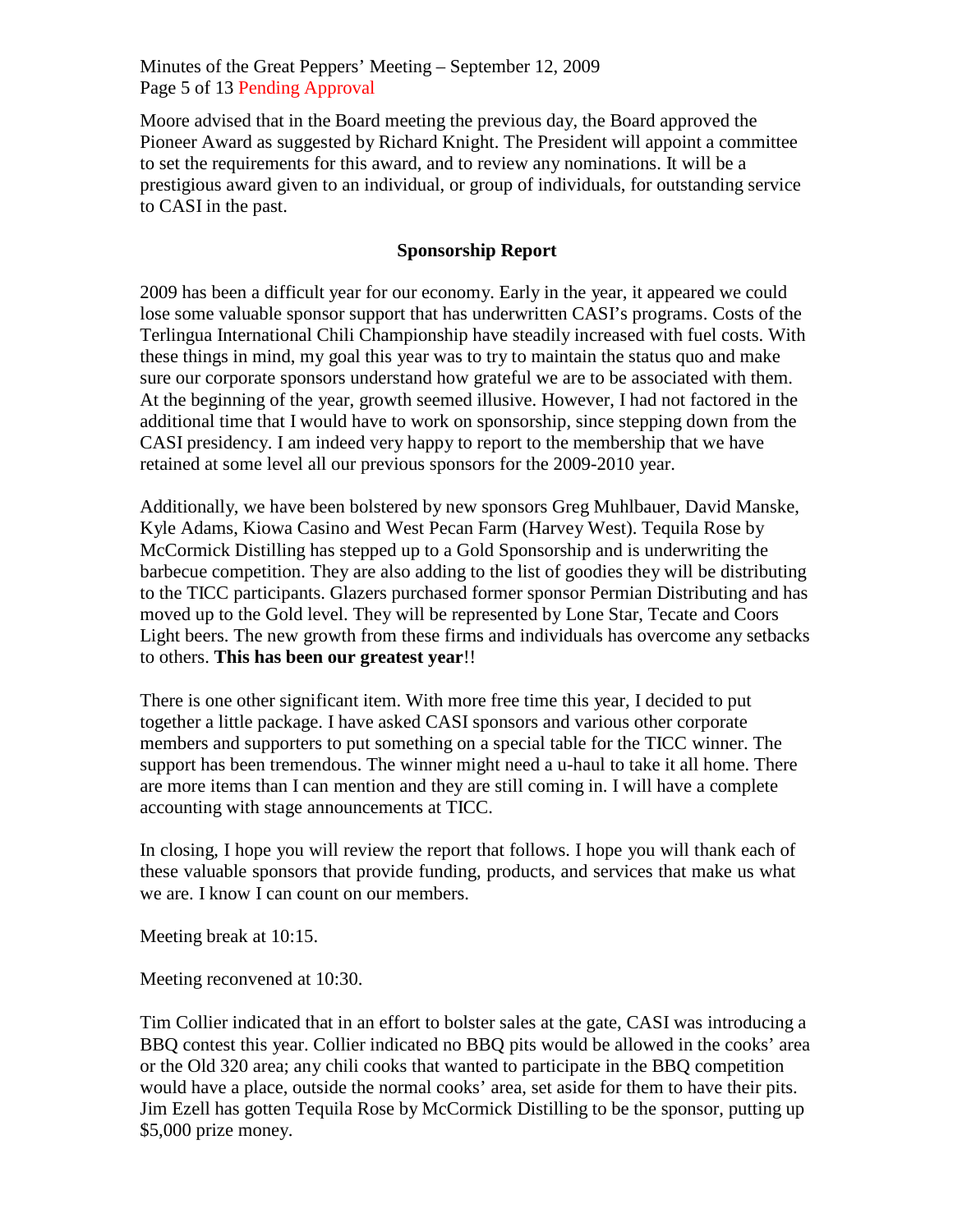Minutes of the Great Peppers' Meeting – September 12, 2009 Page 6 of 13 Pending Approval

Projected income from the gate, increased concessions, BBQ entry fees, and Sponsor money is \$13,500. Those projections are based on 60 BBQ cooks'. Expenses including prize money to be paid out are projected to be \$6,000. That will leave \$4,000 to go to the Scholarship Fund, and \$3,500 to go to the CASI General Fund.

## **Executive Director's Report**

Janice Miller reviewed her activities since the 2008 Great Peppers Meeting, many of which have been included in the minutes of the Winter Board Meeting, January 25, 2009, and the Summer Board Meeting, June 27, 2009. She indicated that for the most part, the Annual Credentials Reports from each Pod were complete. The biggest problem with the Annual Credentials continues to be Pod officers and Referees who have not paid their dues for the upcoming year.

She indicated some changes were made in the areas assigned to Regional Referees, and there were several new cookoffs in areas of the country where there have previously not been CASI cookoffs.

## **Vice-President's Report**

Bill Pierson advised that he had taken over the ordering of contestants' shirts. After putting out information for bids, 17 companies submitted bids to supply the contestants. After reviewing all bids, the bid from Susie Shaw & Renee Robinson, dba Sagebrush Designs, was the lowest conforming bid.

Pierson stated that at TICC in 2008, several spectators had mentioned that there was no chili available for tasting. This year at TICC a canopy will be set up in front of the pavilion where chili will be given away. All are asked to donate chili from the American Legion CCO on Sunday and the SOTOL Pod cookoff on Tuesday, and any leftover from TICC. Chilis' that don't advance will also be used.

Pierson reviewed the Events Committee, which is to help applicants for Regional Opens get the proper paperwork completed for presentation to the Board of Directors for their approval.

### **Tallymaster's Report**

Pierson reported that for the year to date there have been 487 cookoffs raising \$1,126,301 for charity. There have been 14,609 chili's judged, 401 cooks qualified and 173 show teams qualified as of this date. Indiana and Kansas have had more cookoffs and will be 9 point states for the 2009 – 2010 chili year. He asked for volunteers to help with registration on Thursday and Friday at TICC.

### **Treasurer's Report**

Treasurer Ed Blair reported that for the previous year CASI made \$7,028.51. He provided copies of the Balance Sheet showing \$454,071.91 in total assets. He also provided a copy of the Income Statement showing income of \$249,628.84, and expenses of \$242,600.33. He indicated that one bill and several sponsor donations came in after December 31,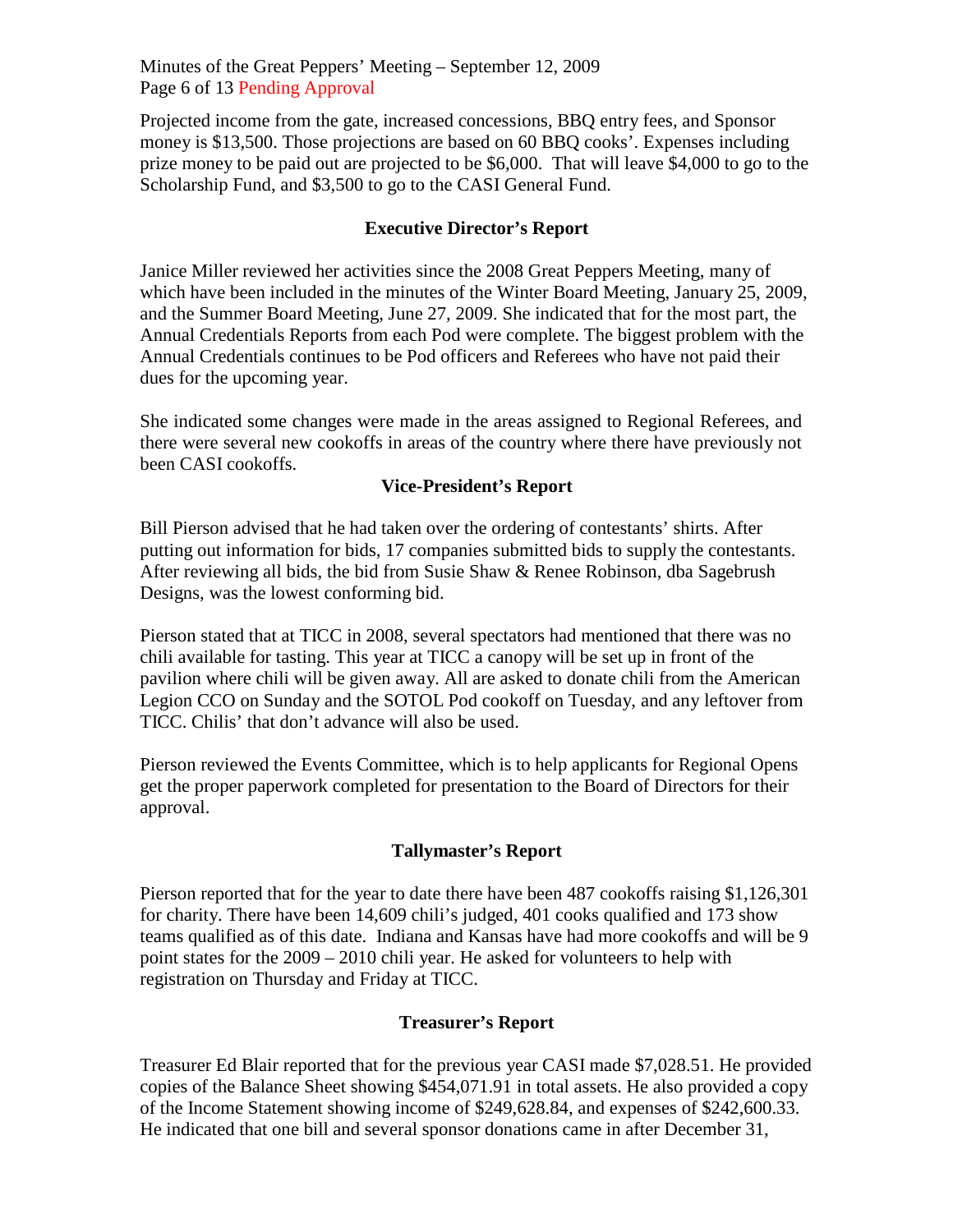Minutes of the Great Peppers' Meeting – September 12, 2009 Page 7 of 13 Pending Approval

2007, which is the cutoff date for the accounting data to be filed with the IRS. Those amounts will be shown on the Income Statement and Balance sheet for 2009.

The Finance Committee wants 3 Pods from different states to work with getting a 501 exemption in 2010. He also advised that Bank Statements are now sent to the CASI President and Executive Director each month, so that there are more checks on our financial condition.

Blair mentioned some ideas that could be implemented to make more money at TICC. Those include a facility fee for everyone who comes in the gate to help offset the almost \$25,000 fee we pay each year for porta-potties and trash removal. The fees for an Old 320 site could be raised to \$320.

He also mentioned a way for the CASI Scholarship Fund to increase its available money to award scholarships might be to add a line on the cookoff reporting form for a percentage of the proceeds raised to be given to the CASI Scholarship Fund. Pods might have an extra cookoff to raise money for the Scholarship Fund. He noted that if the money charged a cookoff was raised from \$3 to \$4 it would have put an additional \$15,000 in the Fund this past year, which in turn would let us increase the amount of money we do award, and/or increase the number of scholarships awarded.

Jim Stateczny reported that he had reviewed Blair's financial statements, and after Blair answered one question satisfactorily, he was in complete agreement with the report.

# **Ranch Report**

Tim Collier reported that he attended the Mas O Menos bike races at TICC in February, and that they were very appreciative of using our facility and took very good care of the grounds.

Kathy Killingsworth has advised that the County will need some rock for a proposed road project and will get it from our site. The new water tank at the Krazy Flats building will be installed in the next couple of weeks. Collier reported that there have been 2 break-ins at the Ranch this year. The first was in April, damage was done to two doors, and some beer was taken. Tom & Dorathy Williams completed repairs to the doors. The second one was in August. Our pressure washer was stolen but has since been recovered. Collier is checking on having a security camera donated that would be placed at the entrance gate and would record the license plate of everyone who entered.

# **Membership Report**

Membership Chairman John Goforth reported that annual memberships for the year total 984, life memberships total 794, and corporate memberships total 56. Total membership is 1,534, which is up from 2008. In the last 12 months, we have gotten 278 new annual memberships, 15 new life memberships, and 15 corporate memberships. We need to work on retaining annual members, once we get them involved.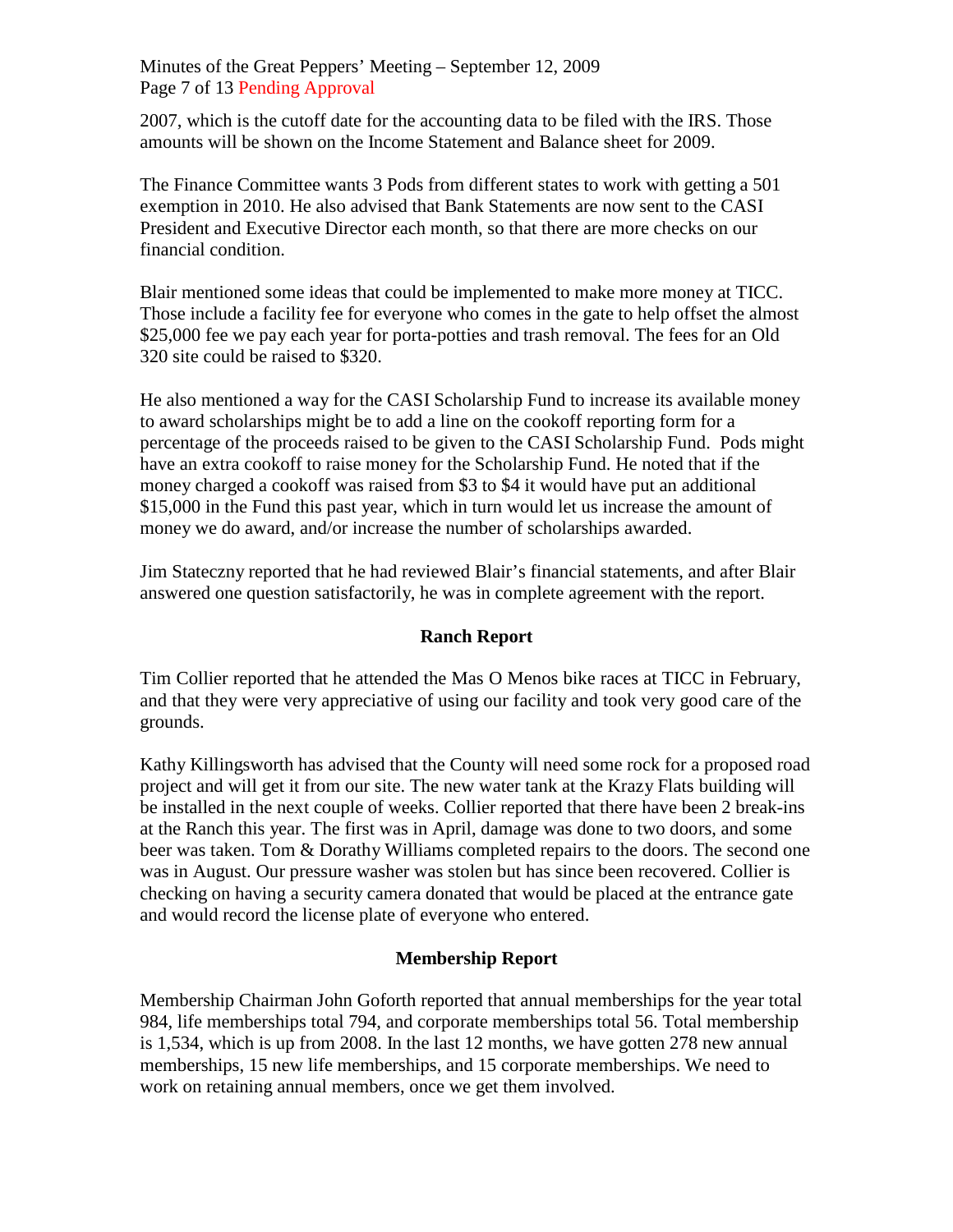## *Terlingua Trails*

Bucky Seelig, editor of the *Terlingua Trails*, thanked all who sent photos and articles this past year, indicating that it contributed to the overall interest to the reader. He presented the poster for the 2009 TICC, indicating the artwork was done by Wendell Rankin, and was chosen from 8 different submittals.

## **Upcomings**

Dorathy Williams advised that so far this year 668 packets had been mailed out, and starting the new chili year 99 packets have been sent out just for October. Williams advised that volunteers are needed to help fold the sweat shirts, T shirts, etc. that will be for sale at TICC this year. Folding will take place on Wednesday morning. She indicated that this year there will be some smaller sized items for toddlers and children.

## **Public Relations Report**

Ken Rodd advised that the press release for the  $43<sup>rd</sup>$  Annual Terlingua International Chili Championship has been prepared. A radio 30 second spot has been prepared by Boomer Kingston and distributed to radio stations in West Texas.

We are again having a Pod Newsletter contest this year with the winner to be announced at TICC.

Rodd reviewed the BBQ Cookoff to be held this year and mentioned the Sponsorship of McCormick Distilling, Tequila Rose and Tarantula Tequila, in providing the money for the cash prizes. This year there will be a Happy Hour at Krazy Flats and at the main concession area.

# **Scholarship Program**

Barbara Herrin, Scholarship Chairman, reported two hundred sixty-six (266) applications were received in January, 2009. Of those 266, 150 applicants listed both a Pod and a Great Pepper and 116 listed no Pod or Great Pepper. Of the 150 applicants that listed a Pod, only fifteen different Pods were listed. Some of the applications were incomplete and some of the applicants sent their information in more than one packet.

The committee selected ten top applicants and listed their choices in numerical order from  $1<sup>st</sup>$  to  $10<sup>th</sup>$ . From this listing of the top ten applicants, six applicants were chosen to receive a scholarship this year: Josh Tenneson – Arizona Erik Longabaugh – Texas Blake Griffiths – Illinois Jessica Wampler – Kentucky Joseph Talamentes – Texas Candance Guy-Anzaldua – Florida

These recipients are in addition to the twenty-three recipients who are still receiving scholarships from CASI.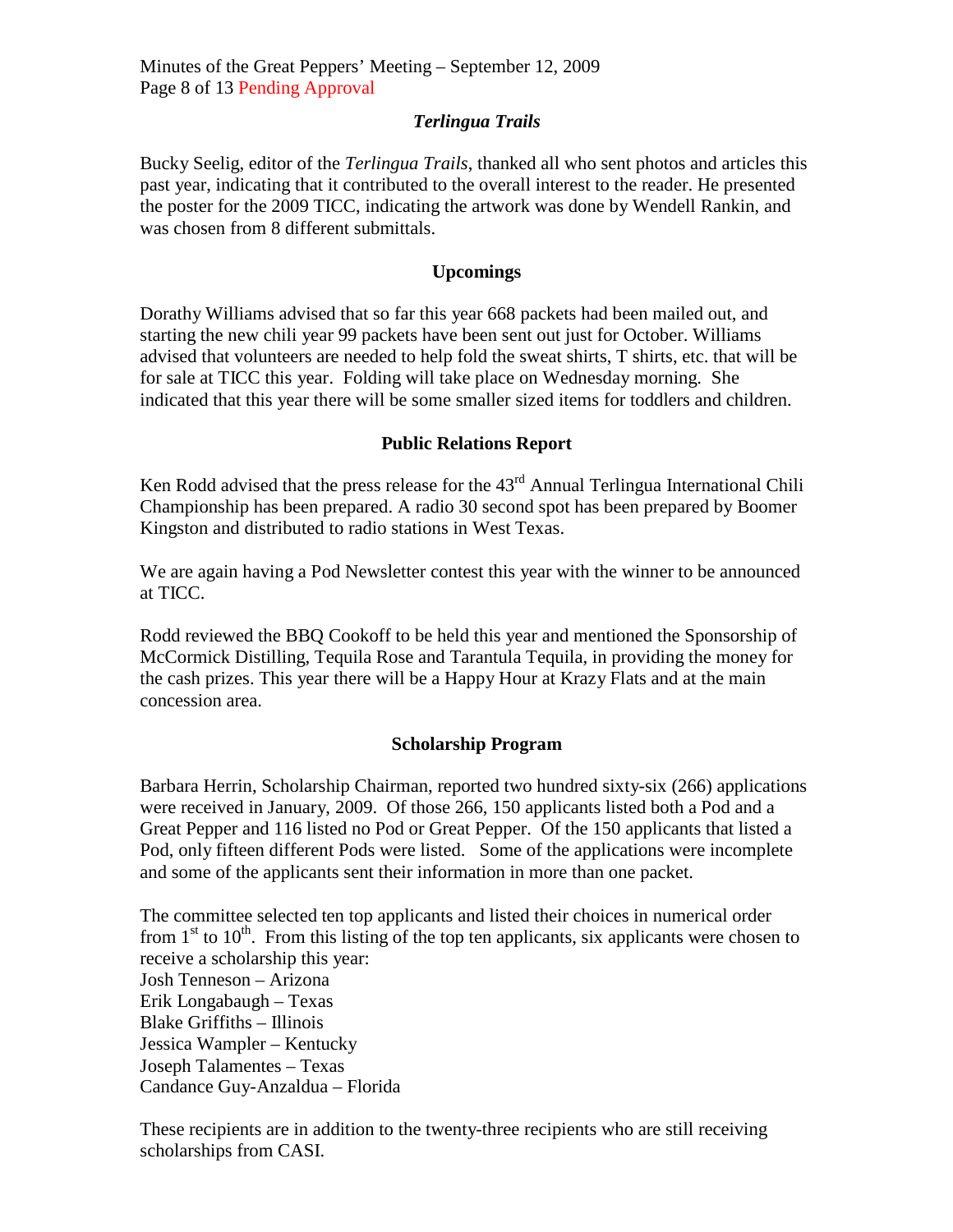Minutes of the Great Peppers' Meeting – September 12, 2009 Page 9 of 13 Pending Approval

# **DROP-OUT RATE**

In 2006 **six** scholarships were awarded**. Five** checks were issued in August (no check for a recipient who joined the military).

In 2007 **six** scholarships were awarded. **Six** checks were issued in August.

In 2008 **seven** scholarships were awarded. **Seven** checks were issued in August.

In 2009 **six** scholarships were awarded. **Six** checks were issued in August.

If we count the recipient who joined the military as a drop-out, **the retention rate is 96%**

**with a 4% drop-out rate.**

## **DONATIONS**

(Feb. 1, 2009-August 31, 2009)

Ninety-three (93) donations totaling \$7,521.00

Cost of correspondence

| Cards   | \$193 |
|---------|-------|
| Postage | \$88  |
| Total   | \$281 |

I have had very good response from the sending out of cards to notify both the sender and the receiver of the memorials that have been made.

CASI National Scholarship Program Policy is attached to these Minutes as Addendum B

**MOTION** by Preston Shaw, HOT Pod, to accept the CASI National Scholarship Program Policy. The motion was seconded by Mel FitzHenry, NOB Pod.

*Motion passed: Unanimous*

# **Old 320 Report**

Ralph Hay, Old 320 Alcalde, reported that at last year's Old 320 meeting there were 63 members in attendance. There were 219 cooks cooking on the Old 320 site last year.

Hay asked that all Old 320 members pick up their badge when they register on Thursday and Friday. He asked to be advised if you are allowing someone besides yourself to cook on your 320 site. Hay asked for volunteers to help mark the 320 sites on Wednesday morning beginning at 9:00.

There will be a meeting of all Old 320 members on Thursday afternoon at 3:30. The meeting will be held at the judging pavilion. There will be a drawing this year for a Wendell Rankin painted stove for all who cook in the Old 320 area.

In the past year, eleven sites have been turned back and resold to eleven new Old 320 Members. Hay asked that anyone requesting to be on the waiting list for an Old 320 site, send him an e-mail or written request, with the name, contact phone number and date of the request. Hay advised that information about the Old 320 area, a site map, a list of current Old 320 members, and a document detailing members' rights and privileges' is now posted on the CASI Website, under the Resource Center heading. Hay asked that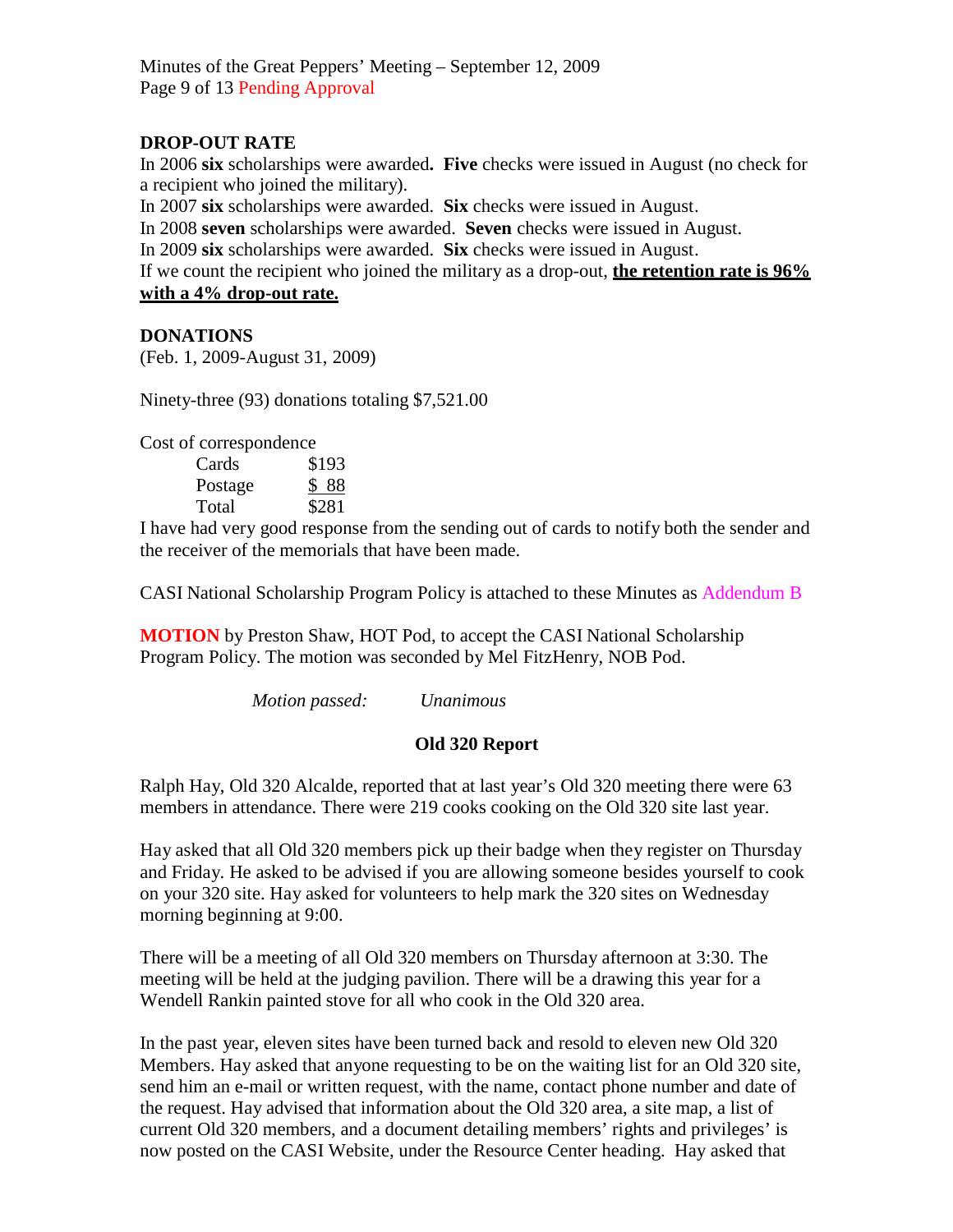Minutes of the Great Peppers' Meeting – September 12, 2009 Page 10 of 13 Pending Approval

each 320 member file out a member profile sheet, and get it to him with current contact information detailed.

President Moore called for any unfinished business.

Ed Blair mentioned that the large 'publicity checks' that are used strictly for photo ops and publicity need to be replaced. He asked if anyone had contacts to get those replaced before TICC this year.

President Moore recognized Karen Bains, Chairman of the Nominating Committee and asked her to report on the candidates for election to the Board.

Bains indicated that after review of all submitted documents the following were presented as candidates for election to the CASI Board of Directors: Dale Reinecker, Jenny Windsor, Dana Plocheck, John Goforth (incumbent), Bill Pierson (incumbent), Kelly Brignon, and Robert Schrade.

President Moore reminded the delegates of the rule that was passed last year that each ballot must contain four votes, one for each of the four vacant Board positions.

Meeting was adjourned for lunch at 11:45.

Meeting was called back to order at 1:30

Blu Daniels, Rose City Pod, announced that they are proud to sponsor the goody bags for the Terlingua School students again this year. They are asking that everyone bring their excess goody bag items received over the past year at local cookoffs. They do not allow any item with a beer or liquor logo. And the Terlingua students are so appreciative of this gift. The bags are sent back to the school with the entertainers who come to the Ranch on Friday morning. Kubota Tractor is providing the bags to stuff. Last year there were 113 bags and the school had 118 students, so we will be prepared with the bags, just need the stuff to put in them. Please do not bring used items that don't even belong in a garage sale.

Dorothy and Chuck Spishock , on behalf of Pasadena Pod and Space City Pod, made contributions to the Memorial Board Fund in memory of Barbara Fox.

A special presentation was made to Herb Ross in recognition of his qualifying for TICC at the age of 91. As far as could be determined, Herb is the oldest person to qualify and cook at TICC.

Winners of the stoves raffled by Black Gold Pod were: Carrie Kinnison, Steve Lopez, and Mavis Nelson. Winners of the money raffle were Sons of American Legion, Odessa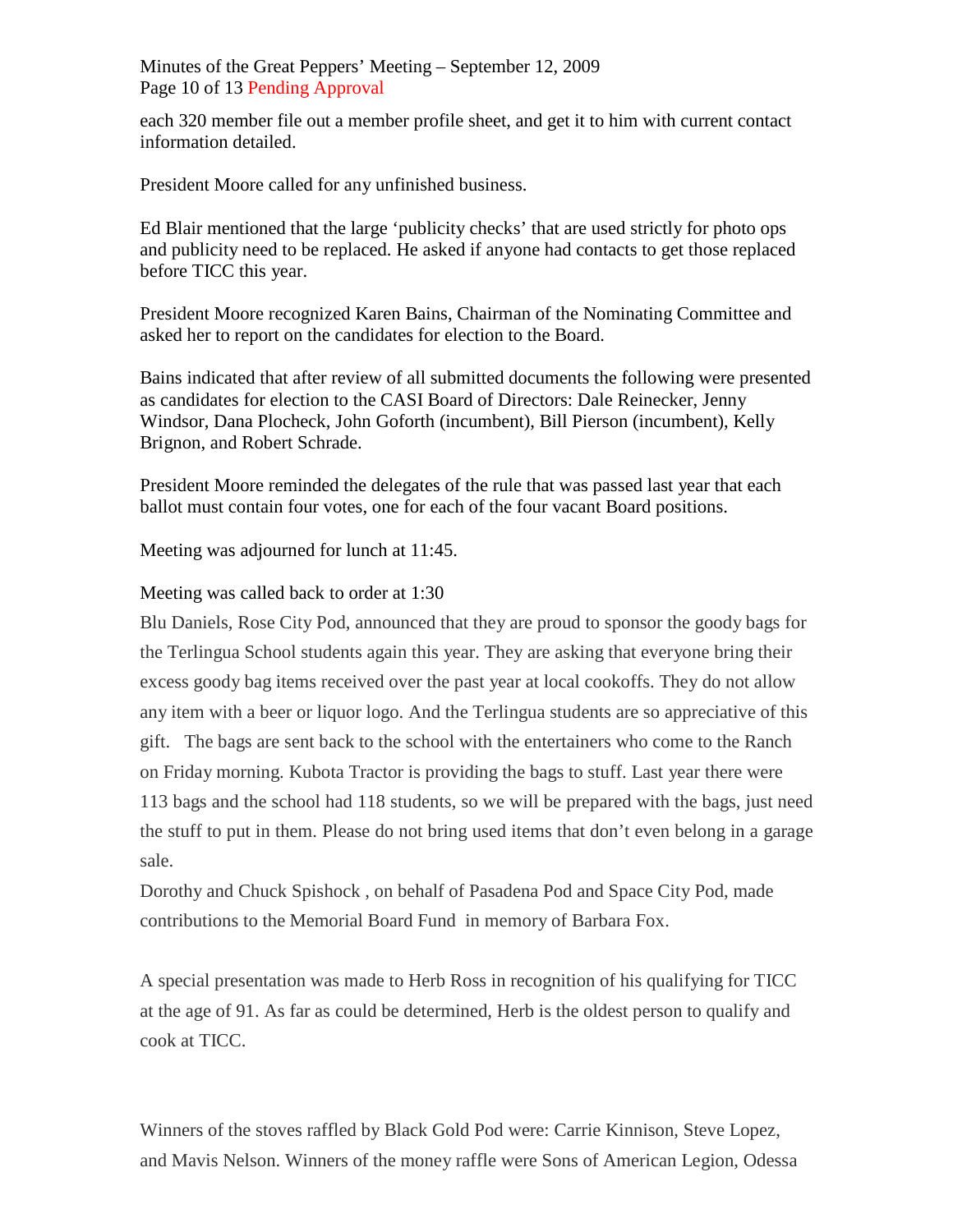Minutes of the Great Peppers' Meeting – September 12, 2009 Page 11 of 13 Pending Approval

and LeAnn Logan.

### **New Business**

Bill Pierson presented Rules Change Proposal explaining that the proposed rules changes were necessary due to the addition, at the Great Peppers Meeting in 2008, of the National Open. As this is not a rules change year, Proposed Rule Changes may only be presented by the CASI Board. (Addendum C)

**MOTION** by Bill Pierson to accept the Rules Change Proposal concerning the National Open as presented. The motion was seconded by Janice Miller.

Discussion ensued.

*Motion passed: One Abstention*

A second rule change proposal was to revise Section VII.E.2 concerning Qualified Show Teams. This proposal does away with tying the number of cooks at a Men's State, Women's State, State Open, Regional or International Open, and National Open to the number of qualifying show teams.

**MOTION** by Bill Pierson to accept the Rules Change Proposal VII.E.2 as presented. The motion was seconded by Mel FitzHenry , NOB Pod,.

*Motion passed: Unanimous*

**Requests for Waivers**

**MOTION** by Michele Unguarsky, from the State of New Mexico, to hold a Men's and Women's Open during the coming year. The motion was seconded by Pod of the Pass.

*Motion passed: Unanimous*

**MOTION** by Janice Miller to have a State Open in San Miguel de Allende, Mexico The motion was seconded by Sammie Plant, San Angelo Cookers Association. Discussion ensued.

*Motion passed: Unanimous*

A request was made by Preston Shaw, HOT Pod, to allow Tennessee to be a 12 point state for the coming year.

**MOTION** by Earl Gorhum, Piney Woods Pod, to make Tennessee a 12 point state for the coming year. The motion was seconded by Darin Jester, Indiana Pepper Pod

*Motion passed: Unanimous*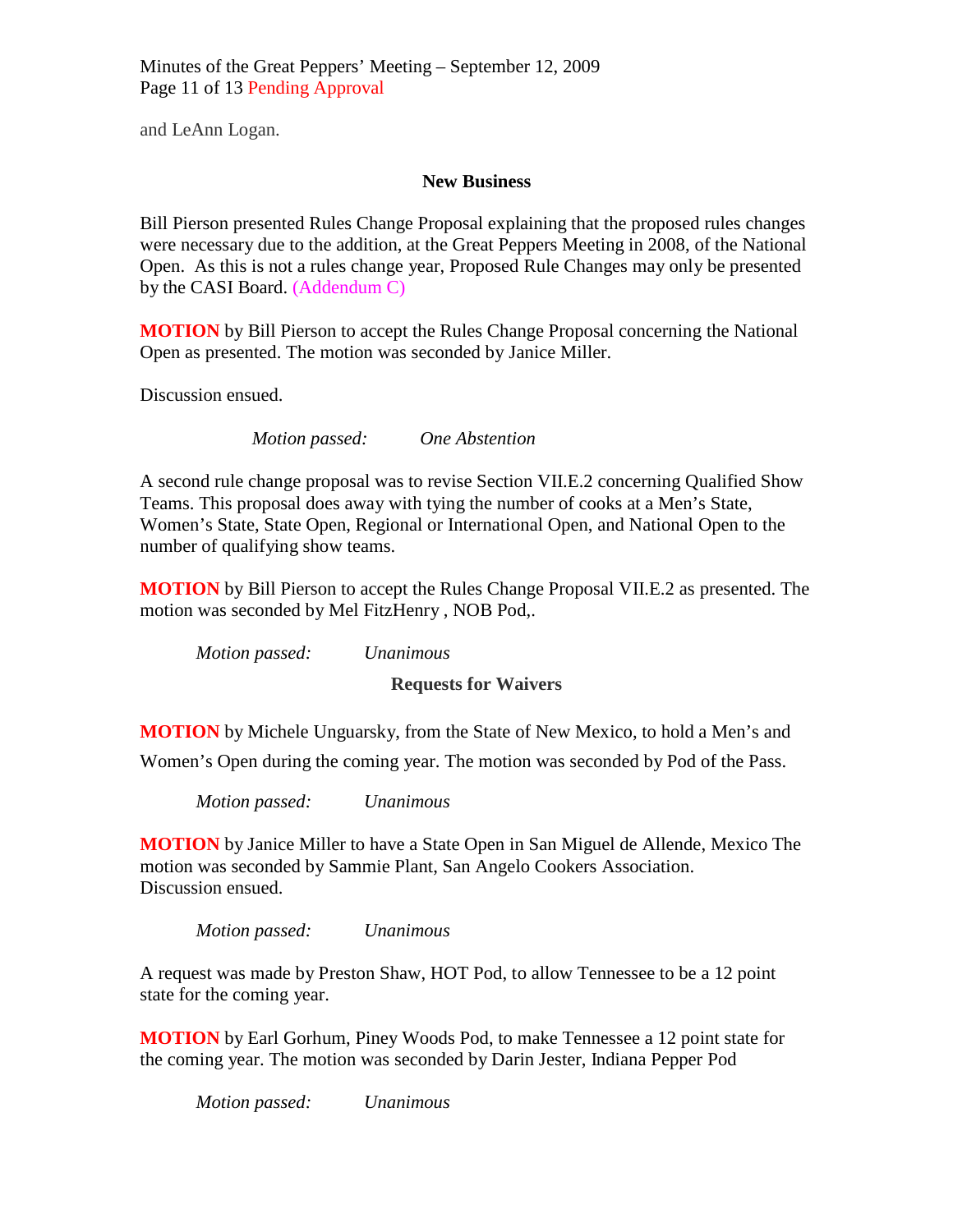Minutes of the Great Peppers' Meeting – September 12, 2009 Page 12 of 13 Pending Approval

A request was made by Lee Kroencke, Gladiator Pod, to allow Kansas to be a 12 point state for the coming year.

**MOTION** by Lee Kroencke, Gladiator Pod, to make Kansas a 12 point state for the coming year. The motion was duly seconded.

*Motion passed: Unanimous*

Preston Shaw, HOT Pod, held a drawing for two entries to the Parker's Crossroads Cookoff , and either 2 nights at a hotel or gas, if the winner comes in a motor home. The winner of the drawing was Hill Country Pod.

Dee Hay reminded all that nominations for the Houston Pod Hall of Flame need to be submitted by October 1, 2009.

# **Election of Directors**

Renee Moore announced the results of the election.

For the 2009/2010 CASI year, the following Directors were elected:

The following are elected to 3 year terms: Robert Schrade 63 Dana Plocheck 60

The following are elected to 2 year terms: John Goforth 51 Jen Windsor 51

Others receiving votes are: Dale Reinecker 50 Bill Pierson 33 Kelly Brignon 20

Moore announced the formal part of the meeting will recess while the Board convenes to elect officers.

During this interlude, Donna Conrad was called to make her presentation concerning the 2010 Great Peppers Meeting to be held in Salado, Texas.

Patsy Childress presented the Great Peppers' Meeting banner to Donna Conrad, representing the 2010 Great Peppers' Meeting Committee.